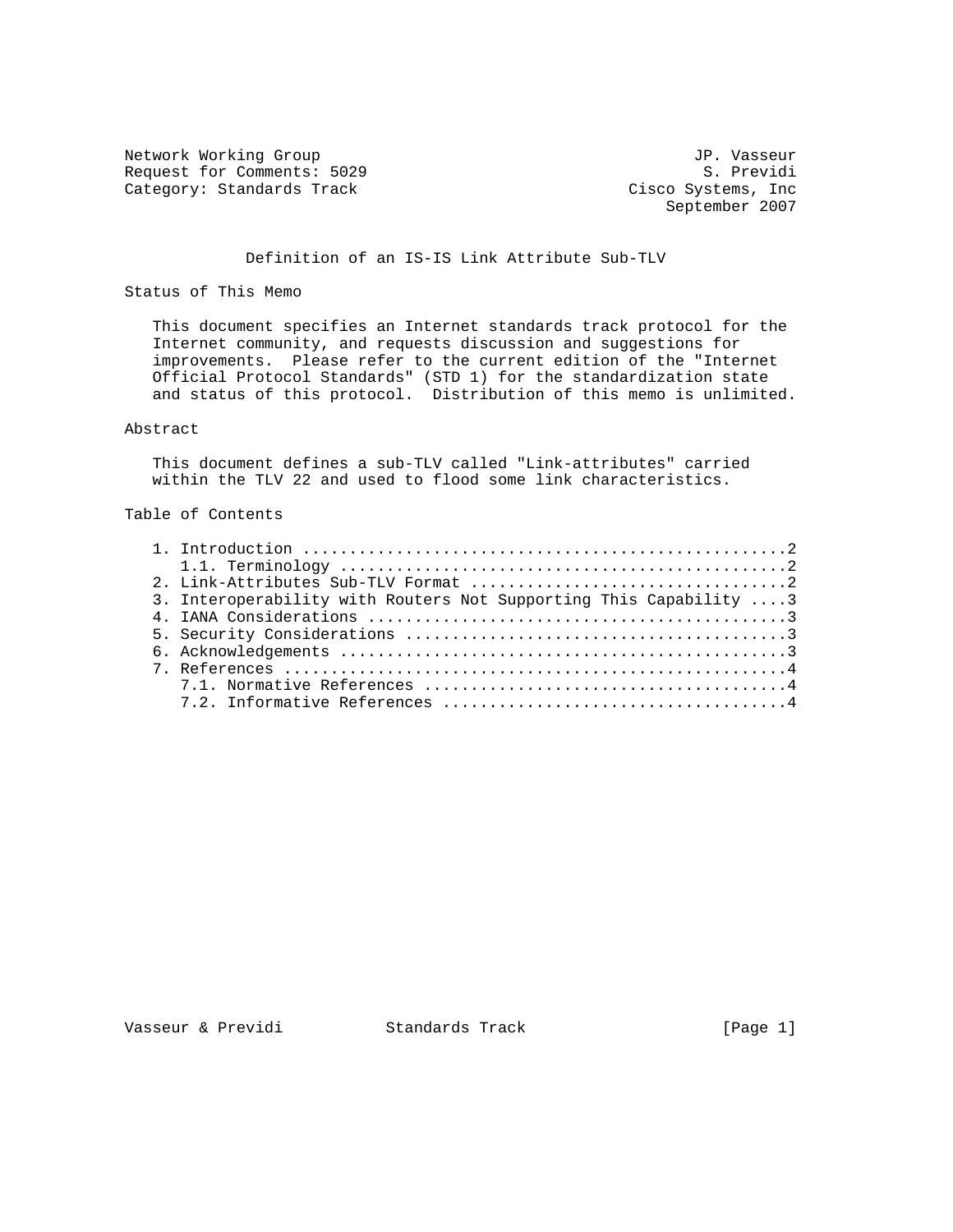# 1. Introduction

 [IS-IS] specifies the IS-IS protocol (ISO 10589) with extensions to support IPv4 in [RFC1195]. A router advertises one or several Link State Protocol data units that are composed of variable length tuples called TLVs (Type-Length-Value).

 [RFC3784] defines a set of new TLVs whose aims are to add more information about links characteristics, increase the range of IS-IS metrics, and optimize the encoding of IS-IS prefixes.

 This document defines a new sub-TLV named "Link-attributes" carried within the extended IS reachability TLV (type 22) specified in [RFC3784].

#### 1.1 Terminology

 The key words "MUST", "MUST NOT", "REQUIRED", "SHALL", "SHALL NOT", "SHOULD", "SHOULD NOT", "RECOMMENDED", "MAY", and "OPTIONAL" in this document are to be interpreted as described in RFC 2119 [RFC2119].

2. Link-Attributes Sub-TLV Format

 The link-attribute sub-TLV is carried within the TLV 22 and has a format identical to the sub-TLV format used by the Traffic Engineering Extensions for IS-IS ([RFC3784]): 1 octet of sub-type, 1 octet of length of the value field of the sub-TLV followed by the value field -- in this case, a 16 bit flags field.

 The Link-attribute sub-type is 19 and the link-attribute has a length of 2 octets.

 This sub-TLV is OPTIONAL and MUST appear at most once for a single IS neighbor. If a received Link State Packet (LSP) contains more than one Link-Attribute Sub-TLV, an implementation SHOULD decide to consider only the first encountered instance.

The following bits are defined:

 Local Protection Available (0x01). When set, this indicates that the link is protected by means of some local protection mechanism (e.g., [RFC4090]).

 Link excluded from local protection path (0x02). When set, this link SHOULD not be included in any computation of a repair path by any other router in the routing area. The triggers for setting up this bit are out of the scope of this document.

Vasseur & Previdi Standards Track [Page 2]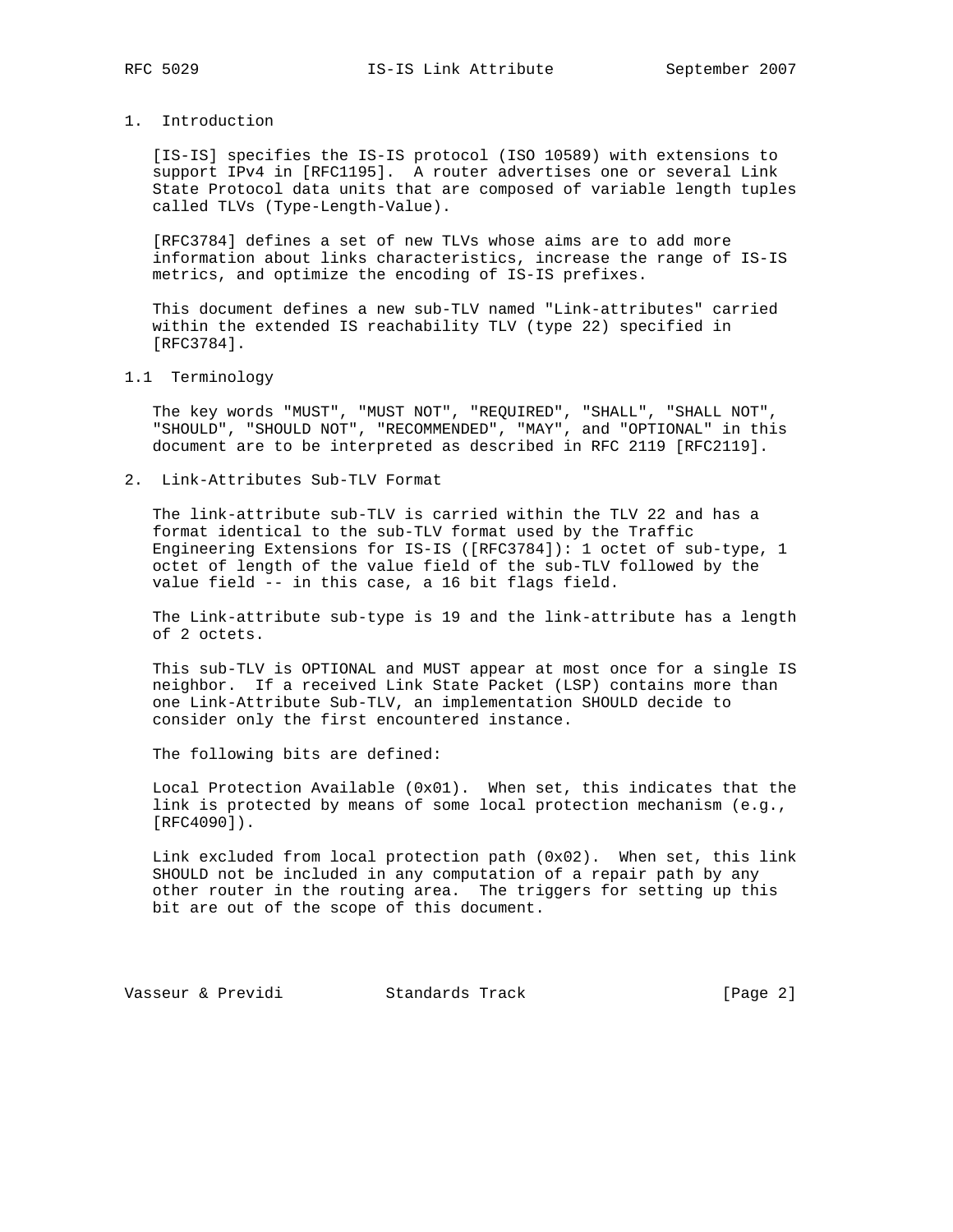3. Interoperability with Routers Not Supporting This Capability

 A router not supporting the link-attribute sub-TLV will just silently ignore this sub-TLV.

4. IANA Considerations

 IANA has assigned codepoint 19 for the link-attribute sub-TLV defined in this document and carried within TLV 22.

 IANA has created a registry for bit values inside the link-attributes sub-TLV. The initial contents of this registry are as follows

| Value Name |                                               | Reference |
|------------|-----------------------------------------------|-----------|
|            |                                               |           |
| 0x1        | Local Protection Available                    | [RFC5029] |
| 0x2        | Link Excluded from Local Protection [RFC5029] |           |

 Further values are to be allocated by the Standards Action process defined in [RFC2434], with Early Allocation (defined in [RFC4020]) permitted.

5. Security Considerations

 Any new security issues raised by the procedures in this document depend upon the opportunity for LSPs to be snooped and modified, the ease/difficulty of which has not been altered. As the LSPs may now contain additional information regarding router capabilities, this new information would also become available to an attacker. Specifications based on this mechanism need to describe the security considerations around the disclosure and modification of their information. Note that an integrity mechanism, such as one defined in [RFC3567], should be applied if there is high risk resulting from the modification of capability information.

6. Acknowledgements

 The authors would like to thank Mike Shand, Les Ginsberg, and Bill Fenner for their useful comments.

Vasseur & Previdi Standards Track [Page 3]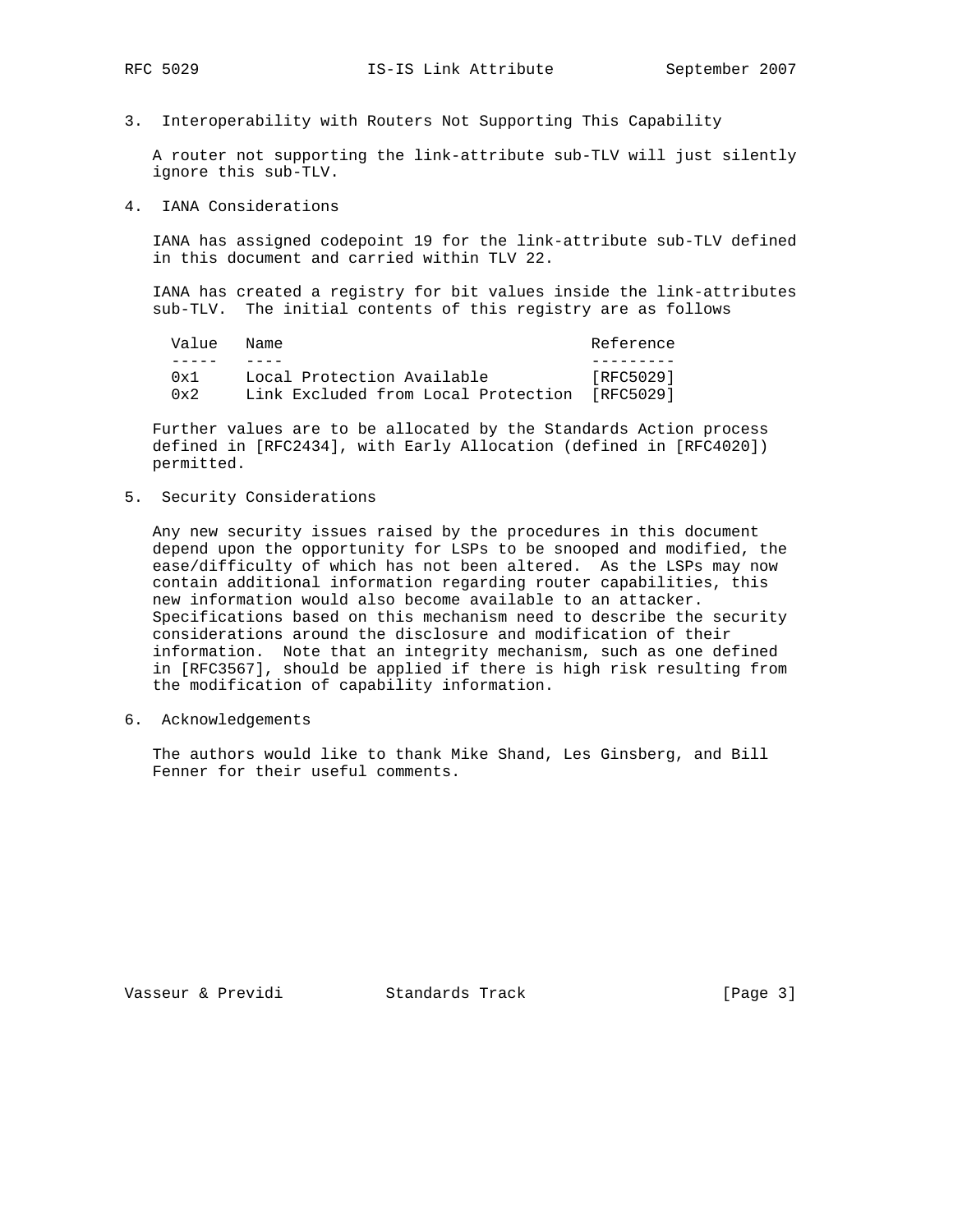# 7. References

- 7.1. Normative References
	- [IS-IS] "Intermediate System to Intermediate System Intra-Domain Routing Exchange Protocol for use in Conjunction with the Protocol for Providing the Connectionless-mode Network Service (ISO 8473)", ISO 10589.
	- [RFC1195] Callon, R., "Use of OSI IS-IS for routing in TCP/IP and dual environments", RFC 1195, December 1990.
	- [RFC2119] Bradner, S., "Key words for use in RFCs to Indicate Requirement Levels", BCP 14, RFC 2119, March 1997.
	- [RFC2434] Narten, T. and H. Alvestrand, "Guidelines for Writing an IANA Considerations Section in RFCs", BCP 26, RFC 2434, October 1998.
	- [RFC3784] Smit, H. and T. Li, "Intermediate System to Intermediate System (IS-IS) Extensions for Traffic Engineering (TE)", RFC 3784, June 2004.
	- [RFC4020] Kompella, K. and A. Zinin, "Early IANA Allocation of Standards Track Code Points", BCP 100, RFC 4020, February 2005.
- 7.2. Informative References
	- [RFC3567] Li, T. and R. Atkinson, "Intermediate System to Intermediate System (IS-IS) Cryptographic Authentication", RFC 3567, July 2003.
	- [RFC4090] Pan, P., Swallow, G., and A. Atlas, "Fast Reroute Extensions to RSVP-TE for LSP Tunnels", RFC 4090, May 2005.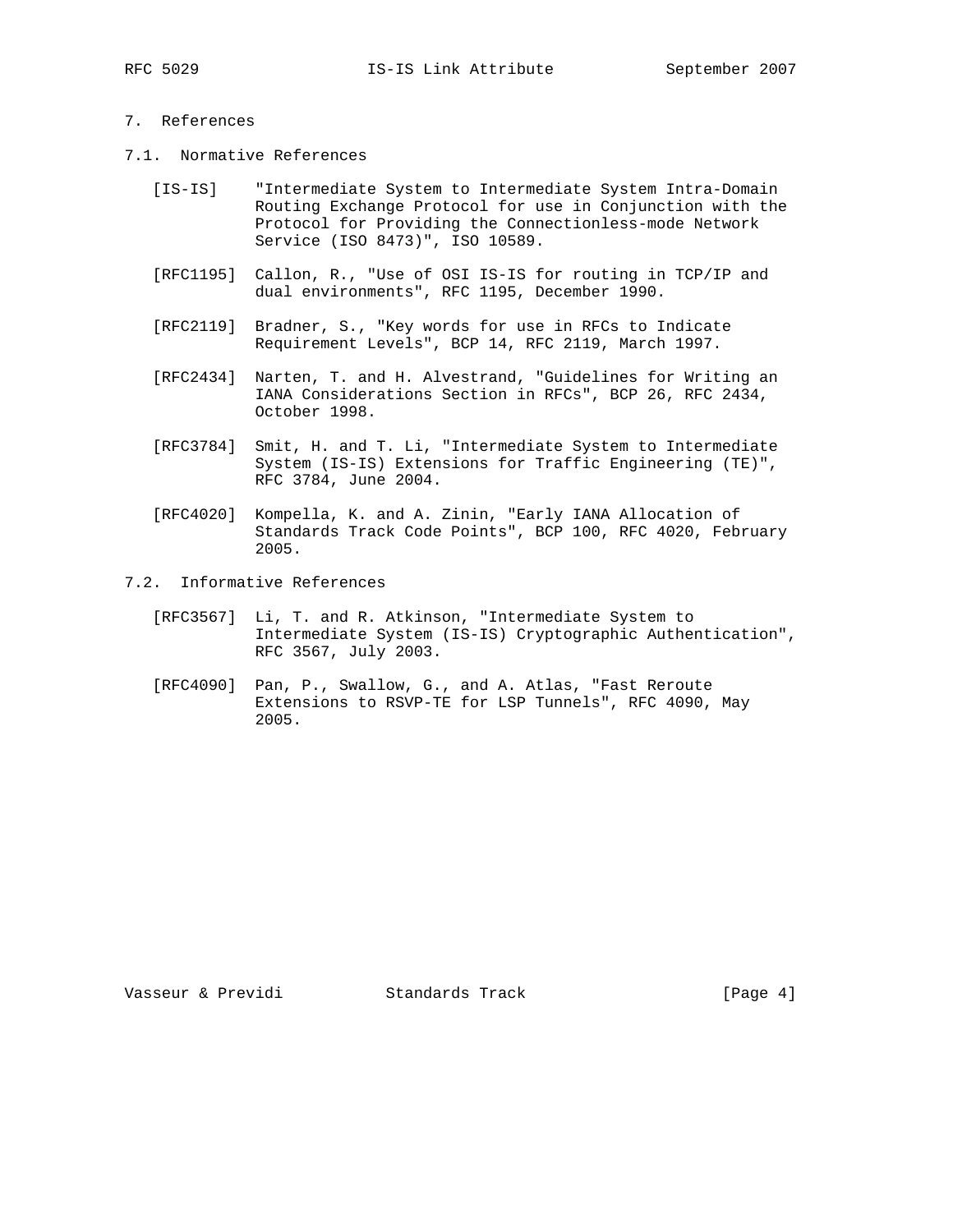Authors' Addresses

 JP Vasseur Cisco Systems, Inc 1414 Massachusetts Avenue Boxborough, MA 01719 USA

EMail: jpv@cisco.com

 Stefano Previdi Cisco Systems, Inc Via Del Serafico 200 Roma 00142 Italy

EMail: sprevidi@cisco.com